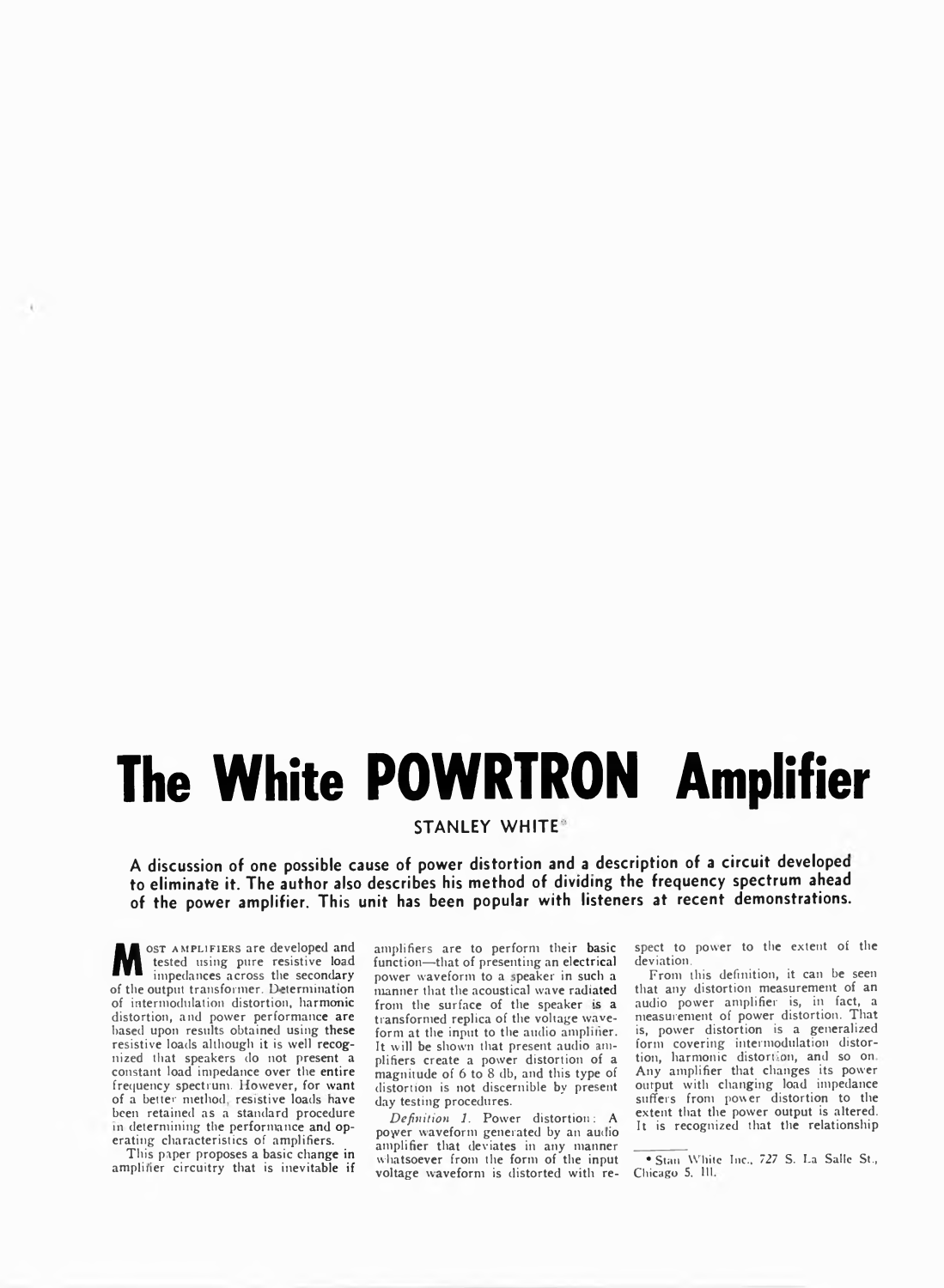**between power, voltage, and impedance can be expressed by the formula**

$$
P = \frac{E^2}{Z} \tag{1}
$$

**where** *P=* **power output,** *E=* **voltage, and £=load impedance.**

**in test procedures using resistive loads, it can be seen that if** *E* **remains constant, the power output will remain constant However, with variable load impedances the power output will bear an inverse relationship to the impedance.**

**Front transducer theory, there are certain relationships between the electrical and acoustical characteristics of**

any speaker, and such factors as the **resistance of the suspension system, the** resistance of the air load, the reactance **of the voice coil and cone, the reactance of the air load, and the reactance of the suspension system must be considered as affecting tl.e total impedance of the speaker, in addition to the pure electrical impedance of the voice coil itself.**

### **Effect of Feedback**

**The majority of hi-fi amplifiers employ some form of voltage feedback, but a study of equation (** *1***) will show that if voltage remains constant there will be considerable power distortion, and it is**



**agreed that voltage feedback tends to hold the voltage constant regardless of the load across the amplifier terminals. Thus any change in load impedance results simultaneously in an inverse power change. If electrical impedance characteristics and acoustical output characteristics of a given speaker were related in such a manner that electrical impedance peaks occurred simultaneously with acoustical peaks, the decrease in power response at the point of maximum acous**tical output would be beneficial. How**ever, in real speakers this condition seldom occurs.**

**The Powrtron circuit,** *Fig.* **3, differs from conventional amplifiers in that it adds a small amount of negative current feedback to a usual amount of negative voltage feedback, with the result that over a reasonable range of load variations the power distortion is held to 1 db, whereas without the Powrtron feature the same amplifier shows a distortion of as much as 8 db.**

**Careful consideration of this will show that it is useless to attempt to control the behavior of a loudsneaker by means of a device that will sense impedance changes in the speaker, and this is exactly what is done with voltage feedback. Many other effects of voltage feedback** are definitely beneficial, as is well known. **but the effect on power distortion is to increase instead of decrease it.**

**Negative power feedback results in much less power change over a range of output loads than the other methods of operation. Positive current feedback reduces the internal impedance of power amplifiers to zero, but by so doing it increases power distortion.**



Fig. 3. Complete schematic of the 20-waft, White amplifier arranged for plugging in the electronic filter network. 10-watt model is identical except for output tubes, which are 6V6's, and the output transformer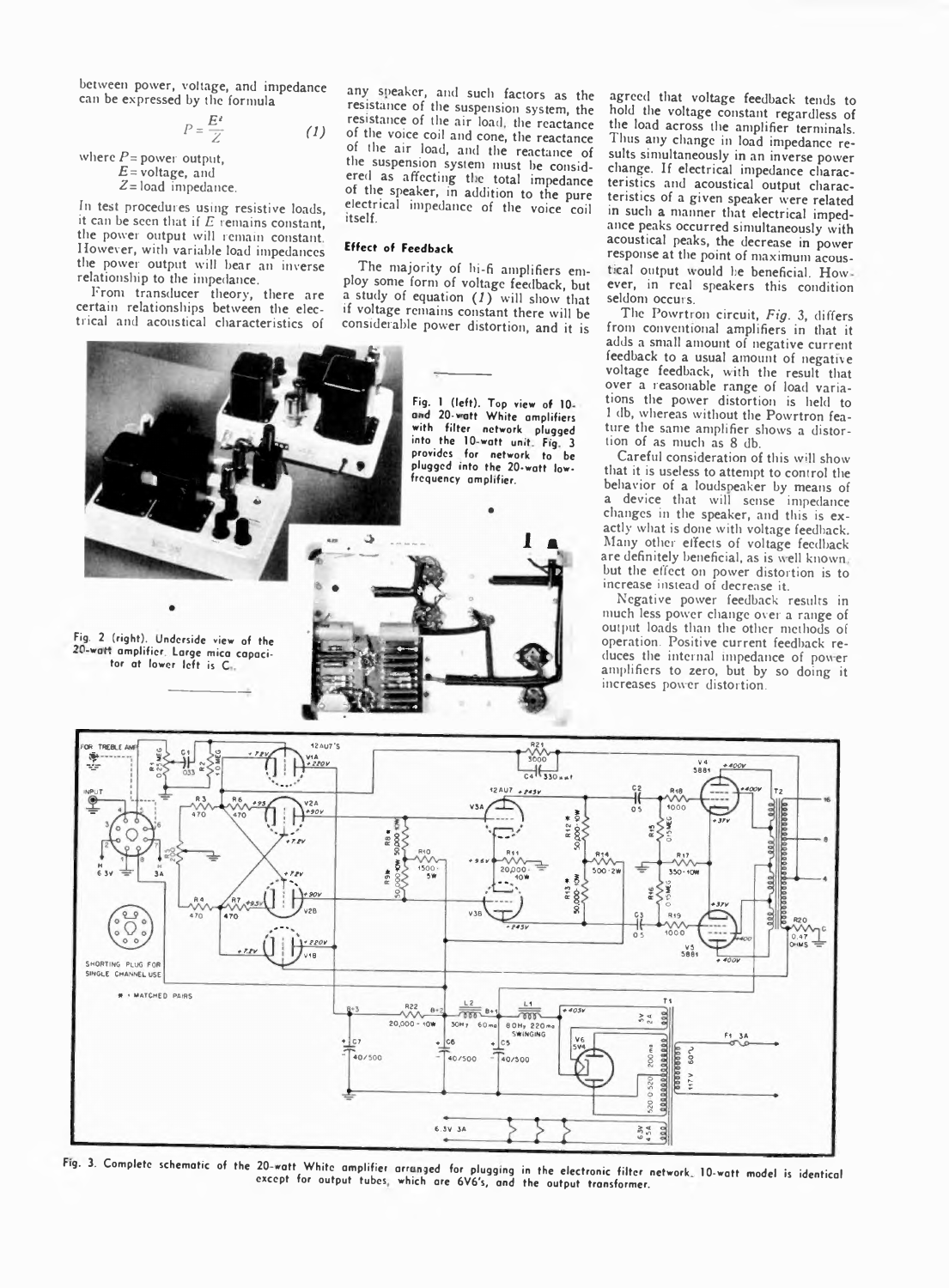#### The Complete Circuit

**While tlie Powrtron circuit refers only to the addition of a single resistor in the output circuit and the connection back to a suitable point for the introduction of feedback, there are some advan**tages to the complete White amplifier **and the method of introducing two separate kinds of feedback is simplified greatly. In** *Fig.* **3 it will be noted that** *R,,* **and** *Ci* **constitute a usual form of negative voltage feedback. The negative current feedback is obtained from**  $R_{10}$  **in the return leg ot the secondary of the output transformer. The cross-coupled phase inverter, together with the directcoupled driver stage make it possible to introduce the two different types of feedback with considerable ease. Further**more, if a direct A-B test is desired, it is only necessary to short out  $R_{10}$ .

**Since the circuit is somewhat unique, it may bear explanation. The input is fed into a level-adjusting potentiometer** and thence to the grid of  $V_{Ia}$  through  $C_1$  and the grid resistor  $R_2$ . (The use **of the octal socket will be described** later.)  $C_1$  and  $R_2$  may appear unneces**sary, but the slightest amount of d.c.** on the grid of  $V_{1a}$  is sufficient to unbal**ance the operation of the entire system** so  $C_i$  is a mica capacitor – 033  $\mu$ f or **larger—which has been found to be completely free from leakage. The cathode** of  $V_{Ia}$  is directly coupled to the grid of *V tb* **and a tap on the cathode resistor** string of  $V_{\text{ga}}$ .  $R_s$  provides for a balance **of d.c. voltages throughout the first three tubes—the method of adjustment being to set** *R s* **at a point where the voltage between the plates of** *V 3a* **and** *V 3b* **is zero. The negative current feed**back is connected to the grid of  $V_{1b}$  **directly out of phase with the input section—and the output of** *V ,b* **is fed into the phase splitter in a manner sim**ilar to that from  $V_{Ia}$ . The direct coup**ling between the phase splitter section** and the driver is made possible by the **use of a very large cathode resistor for** *V s.* **It will be noted that these cathodes are about 96 volts above ground, resulting in a potential of approximately 90 volts on the plates of** *V***,—this same voltage being applied to the grids of** *V .* **which results in a bias of around 6 volts.**

**The output stage is the Ultra-Linear, which has been described heretofore.' In the 20-watt White amplifier, 5881's are used; in a very similar design for 10 watts output, 6V6's are used--this iatter amplifier being used with the 2C watt model to make the two-way am**plifier system to be described.

**The current feedback is developed** across  $R_{20}$ , shown as 0.47 ohms. In con**struction, it is suggested that this value be obtained by the use of a 1-ohni 10 watt adjustable resistor. Slight variations in the power response characteristics may be had by changing the value of this resistor, with corresponding**

**changes in the tonal quality ot the output.**

Figure 2 shows the underside of the **White amplifier. Note that most of the components ahead of the output stage are located on the terminal board, which is laid out as in** *Fig.* **4, The parts list** indicates the wattages of the various **resistors, as well as the types recommended**



**Fig 4 Arrangement of parts on terminal boerd shown in Fig. 7.**

**In construction, it is suggested that the** amplifier be assembled with semi-per**manent connections between the driver stage and the output-tube grids, and with the negative-voltage feedback cir-** $\text{cuit}$ *-R<sub>ti</sub>*-*C*<sub>4</sub><sup>-</sup>-disconnected. Then pass a **signal through the amplifier and note whether the signal increases or decreases** when  $R_{g0}$  is shorted. If the signal decreases, the leads to the two output grids **should be reversed, since the feedback** voltage developed across  $R_{\text{go}}$  should re**duce the gain, and shorting the resistor eliminates the feedback. After the correct polarity is determined, the voltage**feedback circuit  $R_{2i}$ - $C_i$  may be con**nected.**

## **The Octal Socket**

**The octal socket previously mentioned provides for the insertion of an electronic dividing network ahead of the power amplifiers. With the shorting plug in place, the amplifier functions normally, and may be used to feed a single speaker, or to feed a two- or three-way system with a conventional** dividing network. However, one of the

**advantages of the White system is that the dividing network is used ahead of the amplifiers, providing the advantage of low source impedance for the speakers. The principal disadvantage is the need for two power amplifiers, it being quite usual to use the 20 watt model for low frequencies and the 10-watt model for high frequencies.**

**The shorting plug simply connects** the incoming signal to the input of the **amplifier. However, when it is desired to use two amplifiers, the shorting plug is removed and an electronic filter unit is inserted in the socket.** *Figure* **5 is the schematic of the filter network, which consists of a dual triode connected as two cathode followers. Each follower feeds a filter circuit—one of low-pass** configuration, and one of high-pass con**figuration. The low-pass output is fed to the associated amplifier, and the other output is fed to the treble amplifier. In the commercially available model, the treble output is fed through a pigtail cable, which is plugged into the second amplifier. As shown in** *Fig.* **3 the treble** out put is channeled to another phono **jack, which is connected hy a jumper to the second amplifier. The terminals shown are not those used in the com**mercial version, but are indicated for **study of the circuit.**

#### **Filter-Network Advantages**

**The most recent trend in amplifier design has been toward increased negative feedback, using output transformers of w ider and wider range and placing more and more stages inside the feed back loop. For optimum operation, all of the push pull stages should be balanced, and maximum phase shift must be kept to less than 180 deg. inside the feedback loop if oscillation is to be avoided.**

**The two regions in which phase shift will occur and oscillation becomes a problem are at the extreme ends of the audio spectrum. The ideal way to design an amplifier is to keep the phase shift through the electronic section of the amplifier limited to less than 5 deg and allow the electrical characteristics of the output transformer determine the operating frequency of the amplifier. Unfortunately this ideal is seldom achieved.**

**It is well known that the reactive**



**Fig. 5. Electronic filter network using a single I2AU7 as two cathode-follower sections to drive the** R-C **filters which comprise the dividing network ahead of the power amplifiers**

<sup>&</sup>lt;sup>1</sup> David Hafler and Herbert I. Keroes, "The Ultra-Linear amplifier." AUDIO ENgineering Nov. 1951.